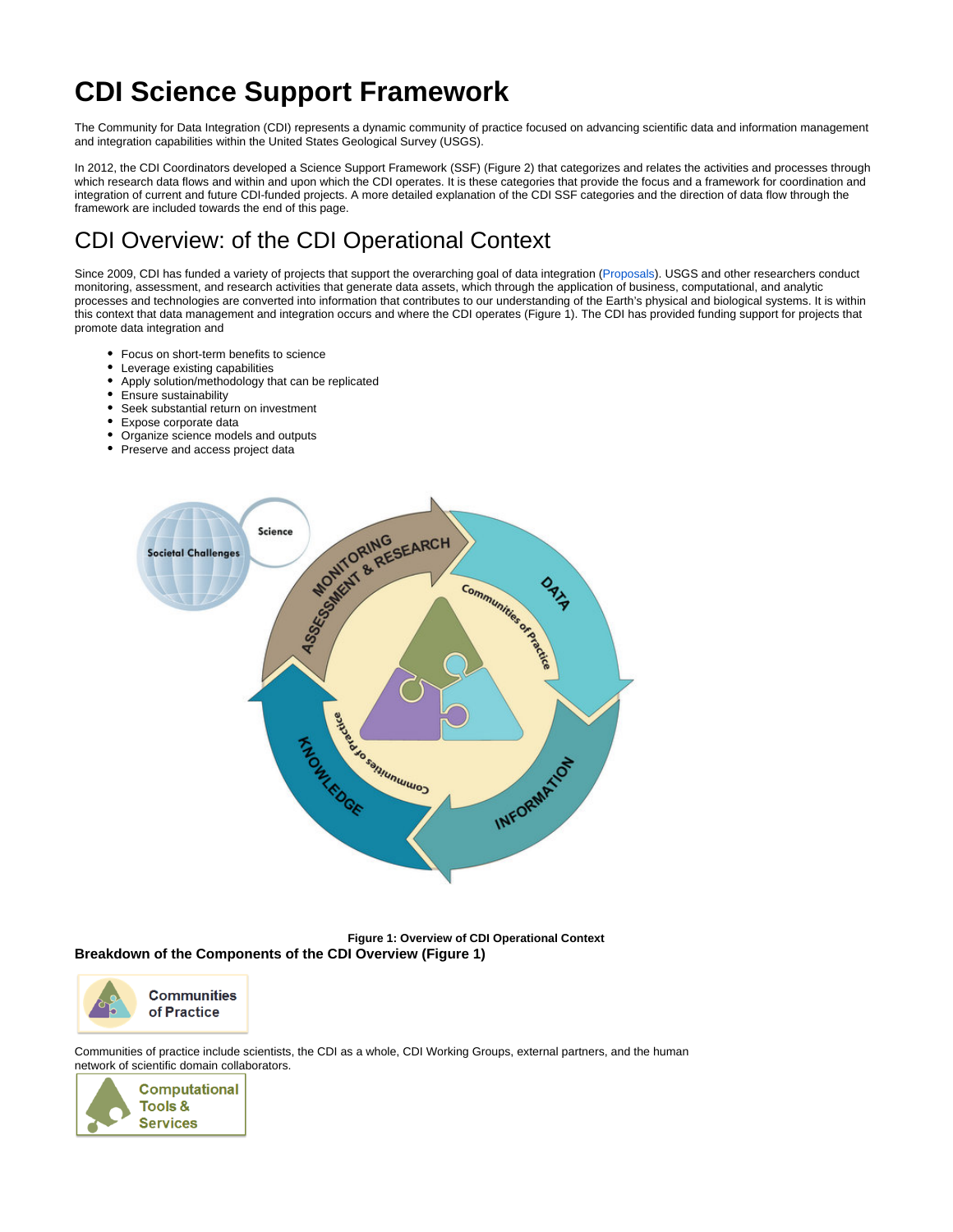Computational tools and services include applications, Web services, data discovery tools, models, semantic services and tools, infrastructure, data brokers, and visualization tools.



Management, policy, and standards include data stewardship, the implementation of the Science Data Lifecycle, knowledge management, data standards, governance, and policy.



Data and information assets include persistent archives, data registries, catalogs, data, metadata, derived information products, knowledge bases, and vocabularies/ontologies.

## CDI Science Support Framework (SSF)

The CDI SSF provides a conceptual architecture that: illustrates how the CDI contributes to Bureau-level data integration efforts; and defines how current and future CDI projects fit within the framework.



## **Monitoring, Assessment & Research**

### **Figure 2: CDI Science Support Framework (SSF)**

\* Note that the color of the Framework elements (Figure 2) match those of the Overview elements in Figure 1.

**USGS SCIENTISTS** conduct **MONITORING, ASSESSMENT, AND RESEARCH** that generates **DATA ASSETS.** Through the application of business, computational, and analytical processes and technologies, these USGS **DATA ASSETS** flow vertically through the SSF from a base of **MONITORING, ASSESSMENT, AND RESEARCH** through the Science Data Lifecycle Model (SDLM) processes, applications, Web services, and semantics. The **DATA ASSETS**are transformed into **INFORMATION** products that benefit from data and knowledge management and also increase **KNOWLEDGE** and understanding of the Earth's physical and biological systems. Data assets also flow horizontally through the SSF from and through science projects to data and knowledge management.

**The horizontal elements in the SSF represent the "what" of the CDI:** products and tools, the things that contribute to the advancement of scientific data and that lead to the development of knowledge and understanding of the Earth's systems.